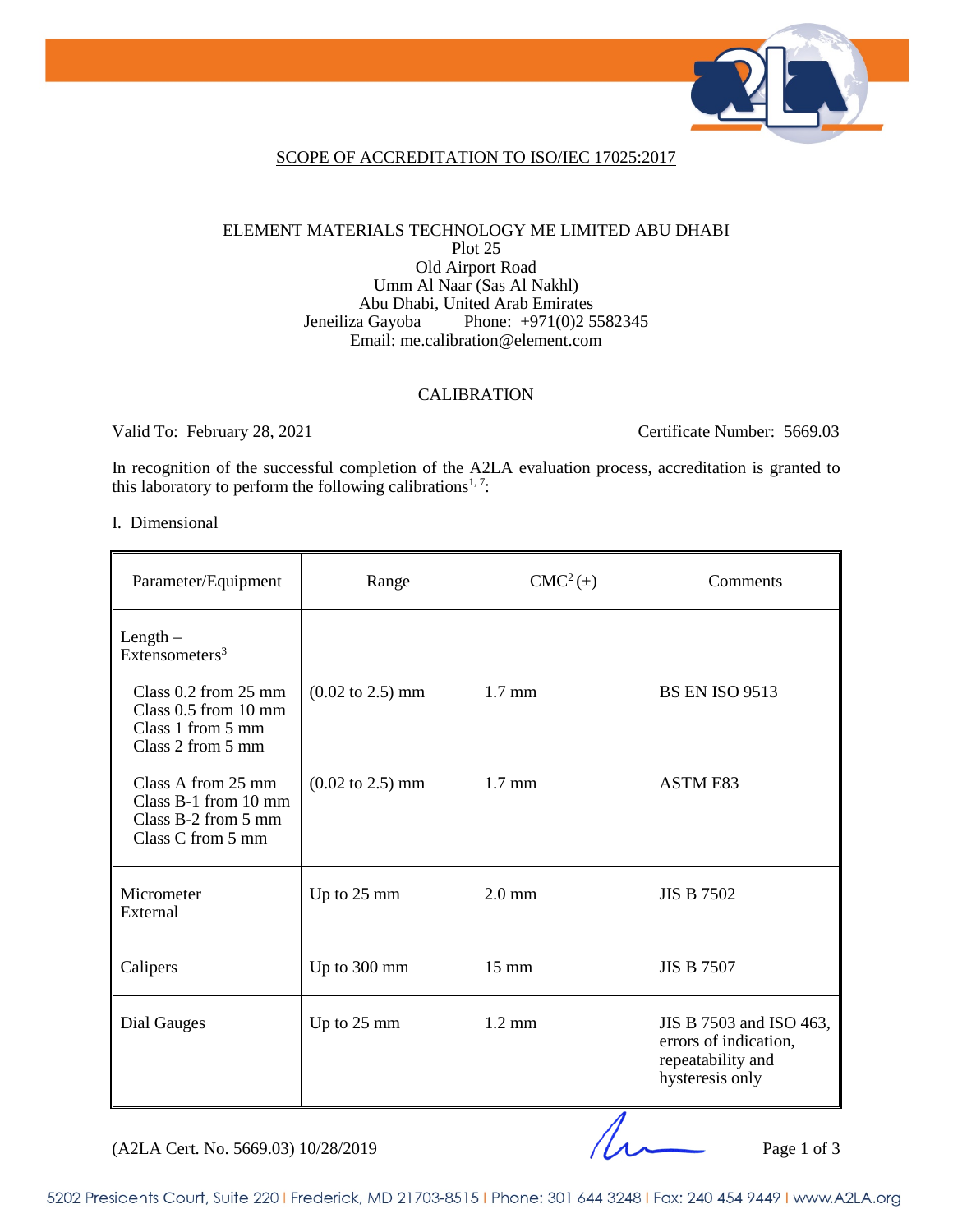# II. Mechanical

| Parameter/Equipment                                   | Range                                                                                                                 | $CMC2, 5, 6(\pm)$                                                                                                               | Comments                                                                                                                                                                                                                                                                                                                                    |
|-------------------------------------------------------|-----------------------------------------------------------------------------------------------------------------------|---------------------------------------------------------------------------------------------------------------------------------|---------------------------------------------------------------------------------------------------------------------------------------------------------------------------------------------------------------------------------------------------------------------------------------------------------------------------------------------|
| Force – Universal<br>Testing Machines <sup>3</sup>    |                                                                                                                       |                                                                                                                                 |                                                                                                                                                                                                                                                                                                                                             |
| Class $0.5, 1, 2,$ and $3$                            | $(0.20 \text{ to } 500) \text{ kN}$                                                                                   | 0.27 %                                                                                                                          | BS EN ISO 7500-1 and<br><b>ASTM E4</b>                                                                                                                                                                                                                                                                                                      |
| Class $1, 2$ , and $3$                                | $0.10$ kn to $3$ MN                                                                                                   | 0.35%                                                                                                                           | BS EN ISO 7500-1 and<br><b>ASTM E4</b>                                                                                                                                                                                                                                                                                                      |
| <b>Concrete Cube Testing</b><br>Machines <sup>3</sup> |                                                                                                                       |                                                                                                                                 |                                                                                                                                                                                                                                                                                                                                             |
| Class $0.5$ , 1, 2 and 3                              | $(0.20 \text{ to } 500) \text{ kN}$                                                                                   | 0.27%                                                                                                                           | <b>BS EN ISO 7500-1</b>                                                                                                                                                                                                                                                                                                                     |
| Class $1, 2$ and $3$                                  | 0.10 kN to 3 MN                                                                                                       | 0.35 %                                                                                                                          | BS EN 7500-1 <sup>4</sup>                                                                                                                                                                                                                                                                                                                   |
| Flatness of Platens and<br><b>Spacing Blocks</b>      | $(40 \text{ to } 300) \text{ mm}$                                                                                     | $0.010$ mm                                                                                                                      | BS EN 12390-4 and BS<br>1881-115 (superseded) <sup>4</sup>                                                                                                                                                                                                                                                                                  |
| Force – Measuring<br>Equipment <sup>3</sup>           | $(0.10 \text{ to } 100) \text{ kN}$                                                                                   | 0.33 %                                                                                                                          | <b>BS</b> 1377-1                                                                                                                                                                                                                                                                                                                            |
| Mass - Non-Automatic<br><b>Weighing Machines</b>      | 100 g<br>200 g<br>500 g<br>$1 \text{ kg}$<br>2 kg<br>$5$ kg<br>10 <sub>kg</sub><br>$20 \text{ kg}$<br>50 kg<br>100 kg | $0.18$ mg<br>$0.35$ mg<br>$0.90$ mg<br>$2.7 \text{ mg}$<br>$3.6$ mg<br>$9.0$ mg<br>$28 \text{ mg}$<br>360 mg<br>730 mg<br>1.3 g | Weights are available in<br>OIML class. E2 from 1<br>mg to 500 mg, max<br>grouped load 1 g. F1 from<br>1 g to 10 kg, max grouped<br>load 15 kg. M1 20 kg<br>max grouped load<br>100 kg. Other loads<br>within the overall listed<br>range may also be used<br>Weighing machines<br>can be calibrated to<br><b>ASTM E898</b><br>Requirements |

<sup>1</sup> This laboratory offers commercial calibration service and field calibration service.

 $(A2LA$  Cert. No. 5669.03) 10/28/2019 Page 2 of 3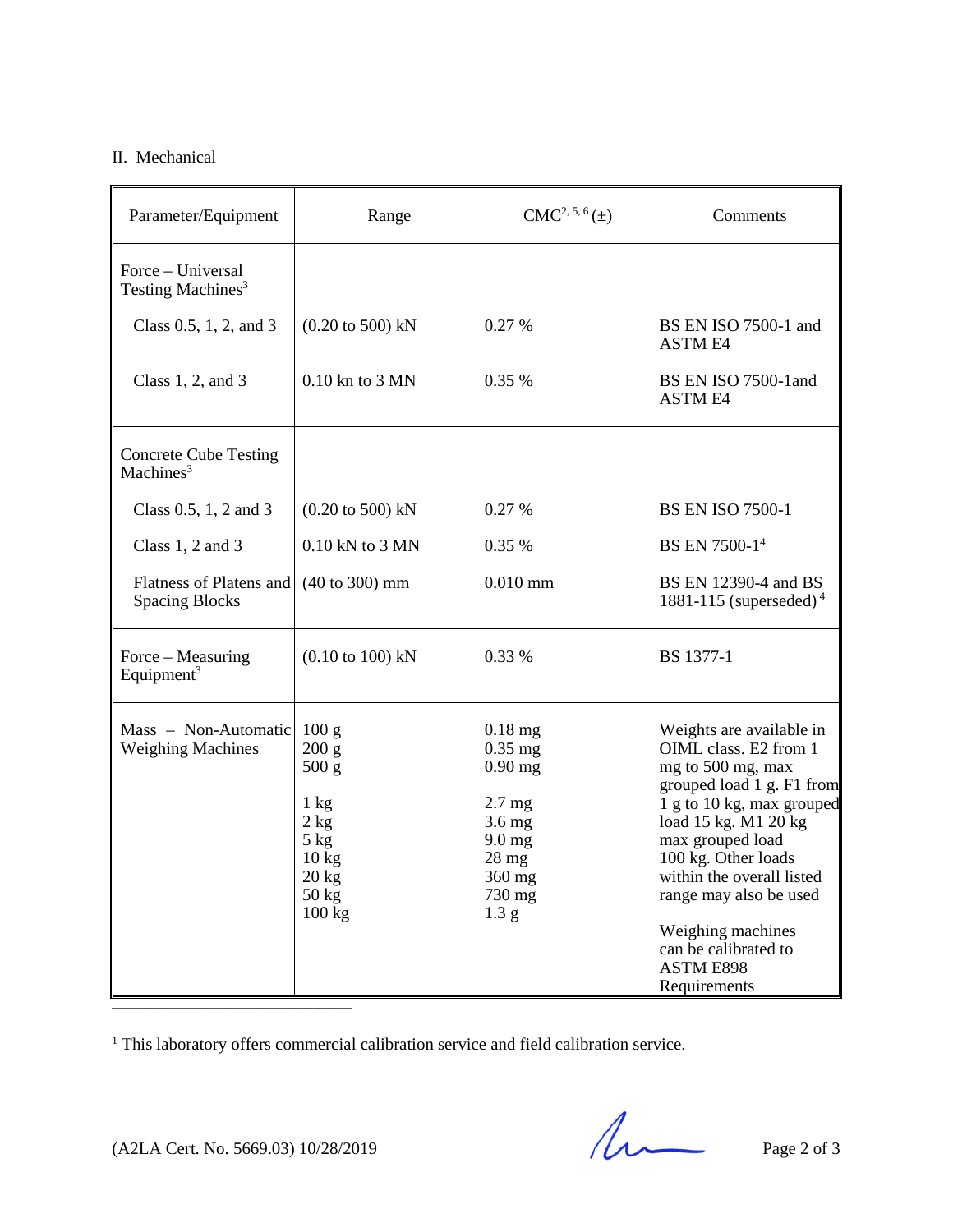- <sup>2</sup> Calibration and Measurement Capability Uncertainty (CMC) is the smallest uncertainty of measurement that a laboratory can achieve within its scope of accreditation when performing more or less routine calibrations of nearly ideal measurement standards or nearly ideal measuring equipment. CMC's represent expanded uncertainties expressed at approximately the 95 % level of confidence, usually using a coverage factor of  $k = 2$ . The actual measurement uncertainty of a specific calibration performed by the laboratory may be greater than the CMC due to the behavior of the customer's device and to influences from the circumstances of the specific calibration.
- <sup>3</sup> Field calibration service is available for this calibration and this laboratory meets A2LA *R104 – General Requirements: Accreditation of Field Testing and Field Calibration Laboratories* for these calibrations. Please note the actual measurement uncertainties achievable on a customer's site can normally be expected to be larger than the CMC found on the A2LA Scope. Allowance must be made for aspects such as the environment at the place of calibration and for other possible adverse effects such as those caused by transportation of the calibration equipment. The usual allowance for the actual uncertainty introduced by the item being calibrated, (e.g. resolution) must also be considered and this, on its own, could result in the actual measurement uncertainty achievable on a customer's site being larger than the CMC.
- <sup>4</sup> Calibration does not include the alignment and restraint of the upper machine platen required by BS EN 12390-4:2000 and BS 1881: part 115-1986 (superseded).
- <sup>5</sup> In the statement of CMC, percentages are to be read as percent of reading, unless noted otherwise.
- $6$  The type of instrument or material being calibrated is defined by the parameter. This indicates the laboratory is capable of calibrating instruments that measure or generate the values in the ranges indicated for the listed measurement parameter.

7 This scope meets A2LA's *P112 Flexible Scope Policy.*